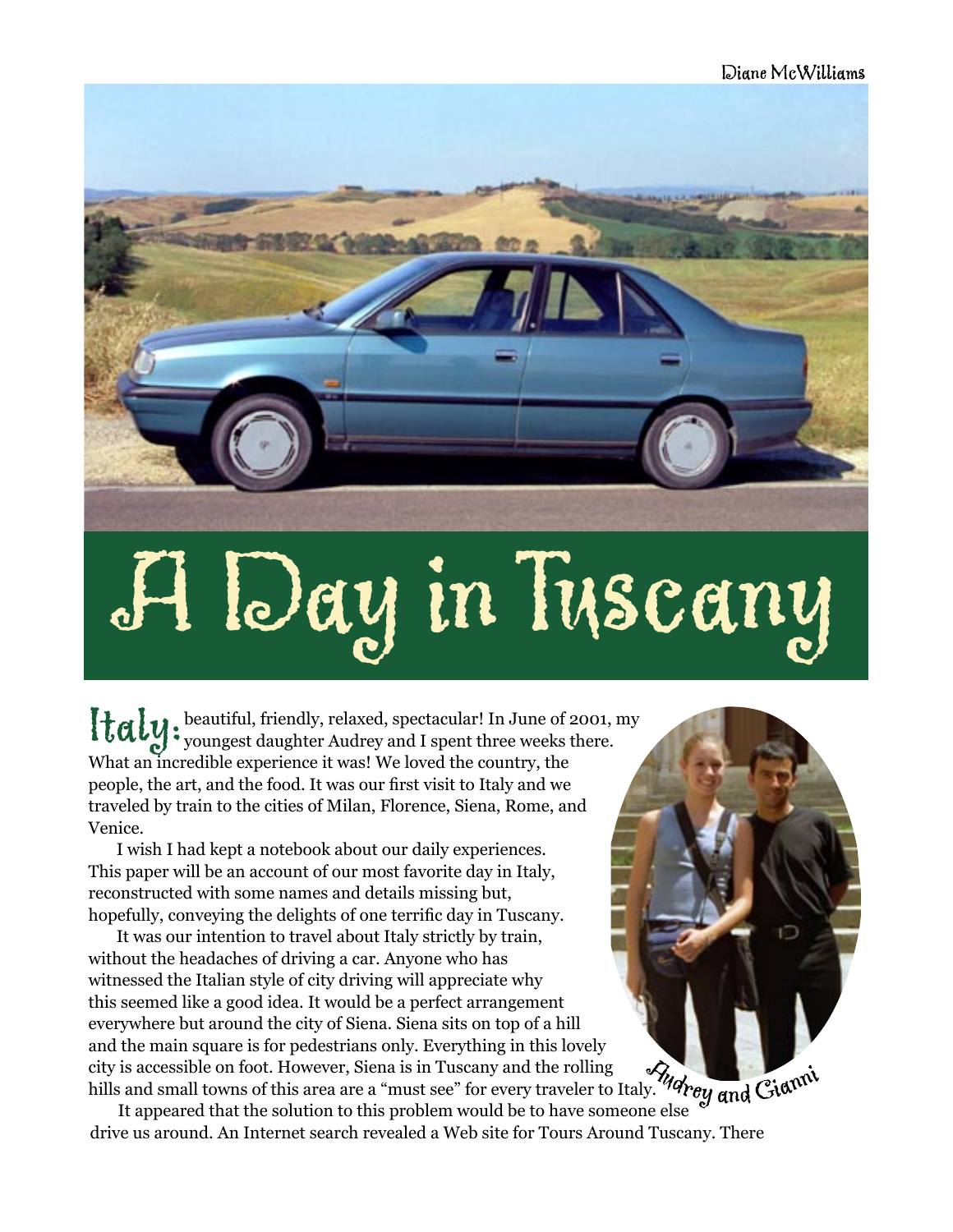

Gianni took us to a special café in a tiny town for lunch. He chose it because of the raviolis that were made fresh there each morning. We ate outside on a terrace, overlooking the beautiful countryside. The raviolis were delicious and the and local wine perfect.

were three itineraries listed, all of which sounded terrific. My e-mail to the company was responded to by a man named Gianni. I'm sure that his last name was in the many e-mails we exchanged, but unfortunately I don't recall it. The tour was arranged with a day, time, and meeting place. No advanced deposit was required and, as it turned out, money was not mentioned until the tour came to a close. Any American who has been to Italy would understand this relaxed and trusting approach to paying for a service, but to someone who hadn't experienced the "Italian way" this seemed amazing.

Siena was a quaint town that we visited after three days in lovely Florence. We were booked for three days in the Hotel Duomo, a bed and breakfast recommended by author and travel advisor Rick Steves. On our second

day there, we walked to the pre-arranged meeting place to meet our tour guide. What we expected was a small van from the Tours Around Tuscany group. We were surprised to find a young man and his small Fiat waiting for us. It was Gianni himself in his own car, ready to show us Tuscany. We abandoned the Americans' tendency toward caution and climbed aboard for what would be a day to remember, an experience of a lifetime.

Gianni turned out to not only be a college graduate, a financial advisor, and a Web designer, but an expert on all things Italian. He knew about Italian art, history, culture, traditions, government, and certainly all things Tuscan. He spoke perfect English, was a careful and thoughtful driver, and had a wonderful sense of humor.

The day was warm and sunny and the tour schedule was as flexible as were we. As I mentioned before, I wish I had written down the names of each small town, but Montalcino, Pienza, Montepulciano, Bagno Vignoni, San Quirico d'Orcia and the monastery of Monte Olvieto Maggiore were the probable places we visited. I won't describe them in order, but will try to

### Every village had flowers and flags

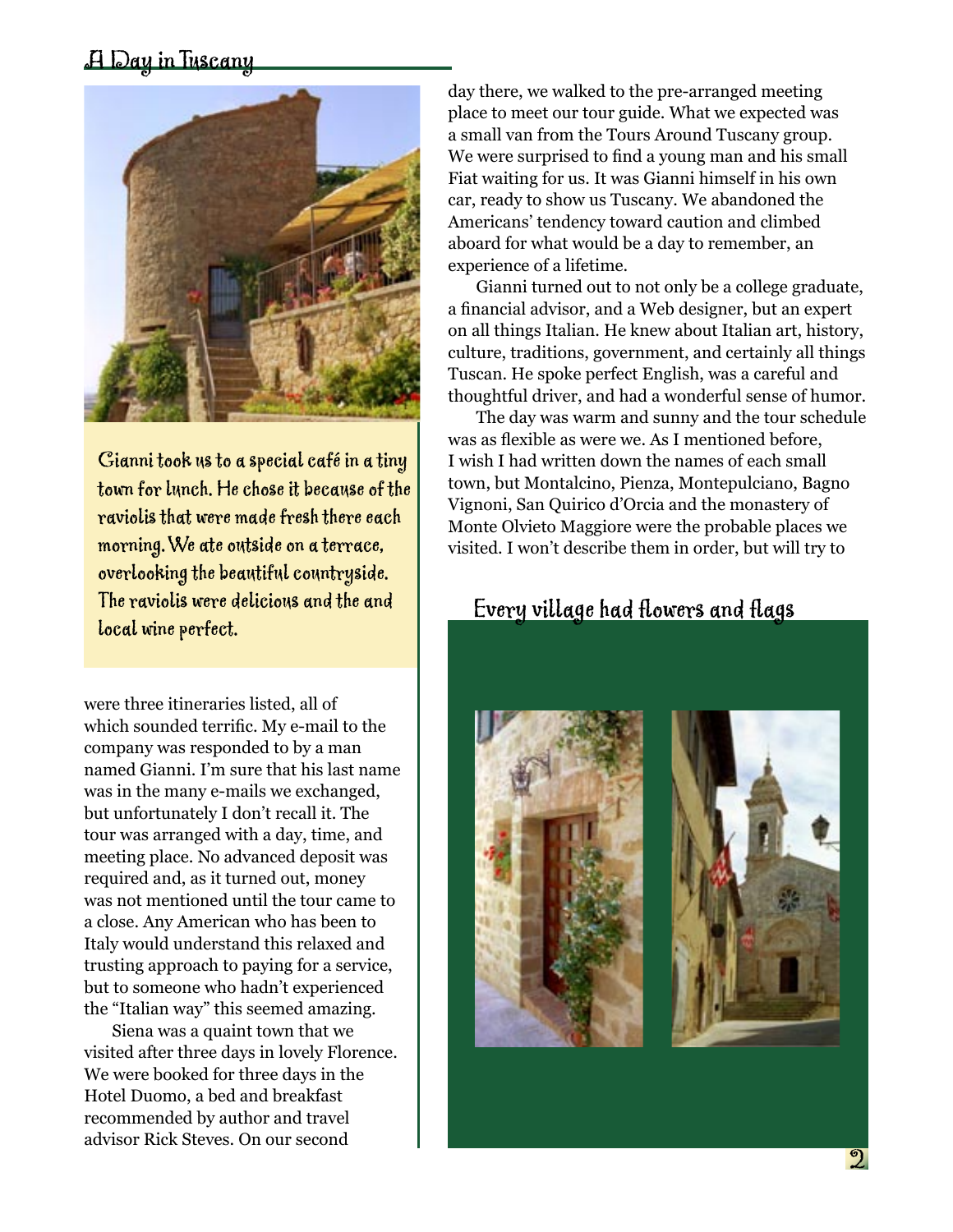provide some highlights of the day.

Each small town had a few things in common: at least one church/ duomo, flowers in every window box, regional flags on display everywhere, hilly cobbled streets, and medieval architecture.

Pienza was a delightful village whose intimate little center was almost completely re-designed by Pope Pius II. Pienza was his birthplace. The Florentine architect and sculptor, Bernardo Rossellino, was commissioned to build a cathedral, papal palace, and town hall, all completed in 1462. The arcaded courtyard at the rear of the palace provided a fabulous panorama of the Orcia valley. The airy duomo next door was built on the edge of a hill and, from the start, was in danger of tumbling down the hillside. When we walked inside, it was filled with local residents attending services. Six altarpieces of the Madonna and Child added to the magnificent interior.

# A group from a local contrade





The monastery of Monte Olvieto Maggiore

I expressed an interest in buying some local wine and cheese for my husband back in California. Gianni took us into a small and fragrant store with rounds of cheese and bottles of wine. I should have taken a photograph. It was so picturesque! Gianni was, again, a wealth of information. He explained about the different cheeses and wines and recommended some good choices for our purchase.

The Tuscan countryside looks similar to Sonoma County, except for the red and ochre-tinted shades of ancient buildings. There are vineyards and olive trees, hamlets and farmhouses, as well as fortified villas and castles. Slender cypress trees planted in neat rows add a touch of formal elegance to the landscape. Gianni pointed out that, in earlier times, graves were marked by the planting of three cypress trees in a group. We observed a number of these groupings during the day.

In Siena, we were lucky to observe parades of men, young and old, in the traditional costumes of their local neighborhoods, or contrade. They waved the same flags we had seen in the small towns. Each neighborhood had its own particular flag. Gianni explained the love of contrada that the Tuscians have and how the parades are a pre-cursor to Siena's Palio, a summer horse race around the campo, or town square. It is a famous race that many people from around the world attend and it was a treat to have Gianni explain the local passion and friendly competition involved in the event. Siena looks medieval and the pre-Palio parades gave us a feel for the pageantry, passions, dress, and loyalties of medieval society.

No trip to Tuscany would be complete without a visit to a monastery. Gianni took us to Monte Oliveto Maggiore, hidden among the cypress trees. The Olivetos are a congregation of Benedictine Order founded in 1313.